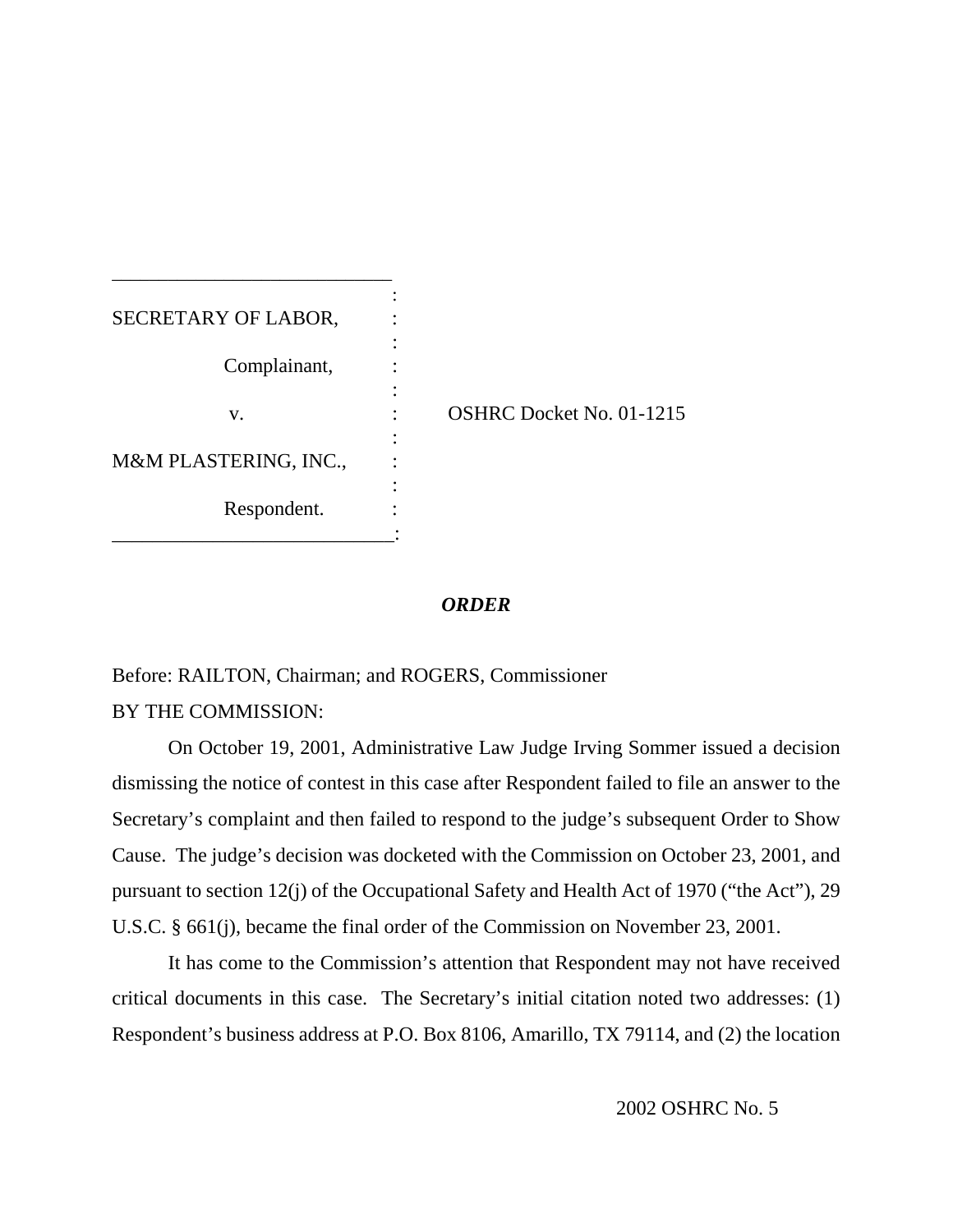of the inspection site at 1801 S. Lakeside Rd., Amarillo, TX 79118. The case file reveals that the citation was addressed and sent by certified mail to Respondent's business address at P.O. Box 8106, Amarillo, TX 79114. After receiving Respondent's Notice of Contest, the Commission sent its Notice of Docketing to the business address, but used the 79118 ZIP code instead of 79114. The Secretary subsequently also used the 79118 ZIP code when serving her complaint on Respondent. Thereafter, the Commission continued to send its correspondence, including the judge's show cause order, to the business address with the 79118 ZIP code. The show cause order, which was sent by certified mail with return receipt on September 13, 2001, was returned to the Commission on October 9, 2001. The envelope was stamped with "Return to Sender UNCLAIMED" and a chronology of handwritten dates: "first notice 9-18; second notice 9-22; return  $10$ -2." Thus, it appears that Respondent may not have received either the Secretary's complaint or the judge's show cause order because these documents may have been sent to Respondent's address with an incorrect ZIP code.

To permit appropriate inquiry into this matter, we refer the case to the judge to conduct further proceedings to determine whether Respondent's failure to file an answer to the complaint and respond to the show cause order may be excused under Rule 60(b) of the Federal Rules of Civil Procedure, or on equitable grounds, *see Atlantic Marine, Inc. v. OSHRC*, 524 F.2d 476 [3 BNA OSHC 1755, 1975-76 CCH OSHD ¶ 20,257] (5th Cir. 1975),

<sup>&</sup>lt;sup>1</sup>The ZIP code of 79114 was written on the cellophane part of the envelope containing the show cause order, with a line over the address section of the letter that was showing through the cellophane and a line partially crossing out the 79118 ZIP code. It is not known when or by whom this correction was made.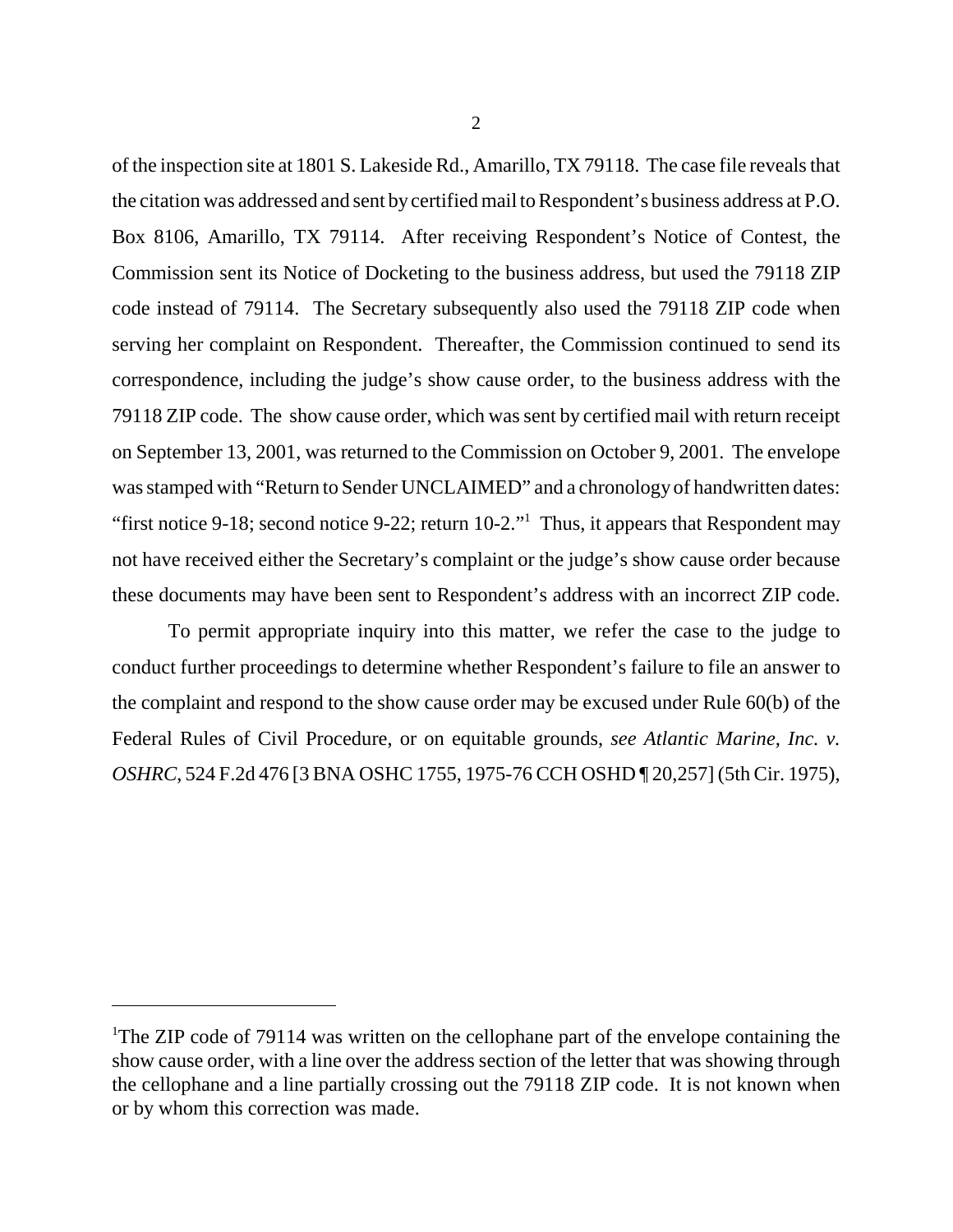and if so, whether reinstatement of the employer's notice of contest would be appropriate relief. 2

> /s/ W. Scott Railton Chairman

/s/ Thomasina V. Rogers Commissioner

Dated: September 30, 2002

<sup>&</sup>lt;sup>2</sup>Rule 60(b)(1) provides that a court may relieve a party from a final judgment for "mistake, inadvertence, surprise, or excusable neglect." Such relief has been found appropriate where a default judgment has been issued based on the mistake or inadvertence of the court or judge. *See B. A. Ward, Inc*., 18 BNA OSHC 1941, 1999 CCH OSHD ¶ 31,934 (No. 98-1651, 1999).